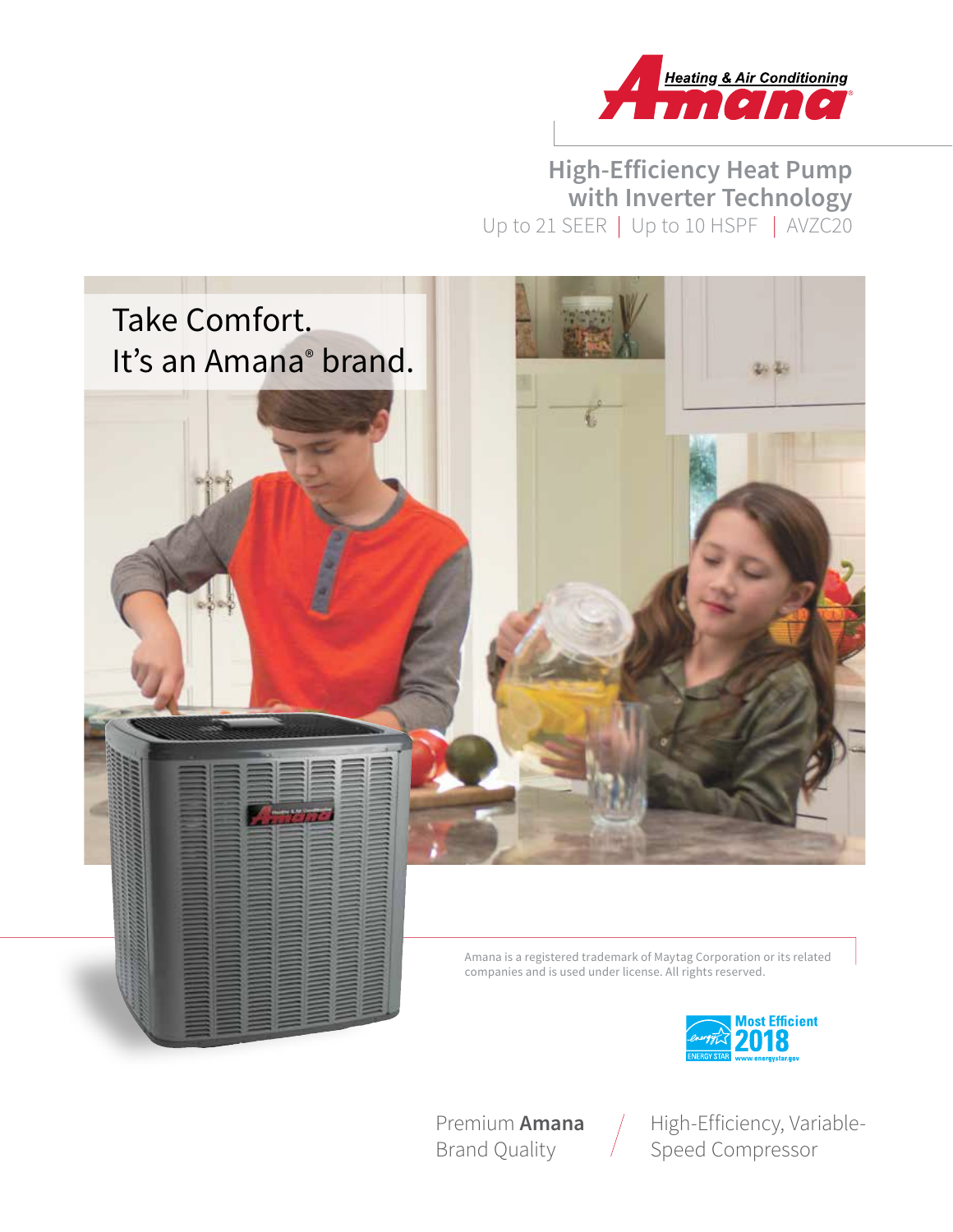

# **HIGH-EFFICIENCY HEAT PUMP WITH INVERTER TECHNOLOGY**

AVZC20 | UP TO 21 SEER | UP TO 10 HSPF



**ComfortBridge™ Technology Compatible**

When your new heat pump is paired with an **Amana** brand gas furnace with **ComfortBridge** technology, performance data from the spilt system is gathered and used to make automatic adjustments that may help reduce the amount of energy used to cool your home.

Always in pursuit of innovative ideas, our engineers have designed **ComfortBridge** technology to help your entire HVAC system cost-effectively operate at peak performance — providing consistent energyefficient home comfort. **ComfortBridge** technology works with any single-stage thermostat to help create customized indoor comfort specifically for you and your family.



#### **Quiet Performance**

You can be assured that your **Amana** brand heat pump will provide you with quiet operation. To minimize operating sounds, we've acoustically engineered our systems with enhancements that include a compressor sound-reduction cover made of high-density foam and a specially designed sound-control top.



#### **Energy Efficiency**

Energy efficiency equates to cost savings. Your **Amana** brand AVZC20 Heat Pump offers up to 21 SEER energyefficiency performance. "SEER" stands for Seasonal Energy Efficiency Ratio, a measure used by the U.S. Department of Energy to rate the cooling efficiency of heat pumps. The higher the SEER, the greater the efficiency—and the lower the operating cost. Compared to lower SEER units found in many homes, an **Amana** brand AVZC20 Heat Pump provides significant savings on your electric bill.

# Distinguishing features: **How the Amana** brand makes your decision easier

The purchase of an indoor comfort system is not one to be taken lightly. However, it's one you can make with an air of confidence when you consider all that distinguishes the venerable Amana<sup>®</sup> brand.

#### *Comforting craftsmanship*

Innovative engineering, world-class manufacturing processes and the relentless drive to ensure each unit lives up to our uncompromising standards—these attributes define the **Amana** brand and result in the premium performance homeowners have come to expect from an American legend. Assembled in facilities in Texas, **Amana** brand heat pumps are built to Last and Last and Last.

*Confidence-inspiring compressor* With **Amana** brand heat pumps, your comfort and savings start with a high-efficiency variable-speed compressor designed to provide years of reliable cooling comfort. Featuring the latest compression technology, overload protection and

efficient design, the variable speed compressor is complemented by our durable, high-efficiency condensing coil, which is made with corrugated aluminum fins and refrigerationgrade copper tubing.

#### *The security of the Amana brand's amazing limited warranties\**

To truly seal the deal, **Amana** brand comfort systems are backed by industry-leading limited warranties\*. The majority of our HVAC products are covered by a Lifetime Unit Replacement Limited Warranty\*, while all **Amana**  brand products feature a 10-Year Parts Limited Warranty\*. Together these warranties combine to offer homeowners a level of purchase protection that's the stuff of legend.

#### **LIMITED WARRANTY\* PROTECTION**



\* Complete warranty details available from your local dealer or www.amana-hac.com. To receive the Lifetime Unit Replacement Limited Warranty (good for as long as you own your home) and 10-Year Parts Limited Warranty, online registration must be completed within 60 days of installation. Online registration is not required in California or Quebec.

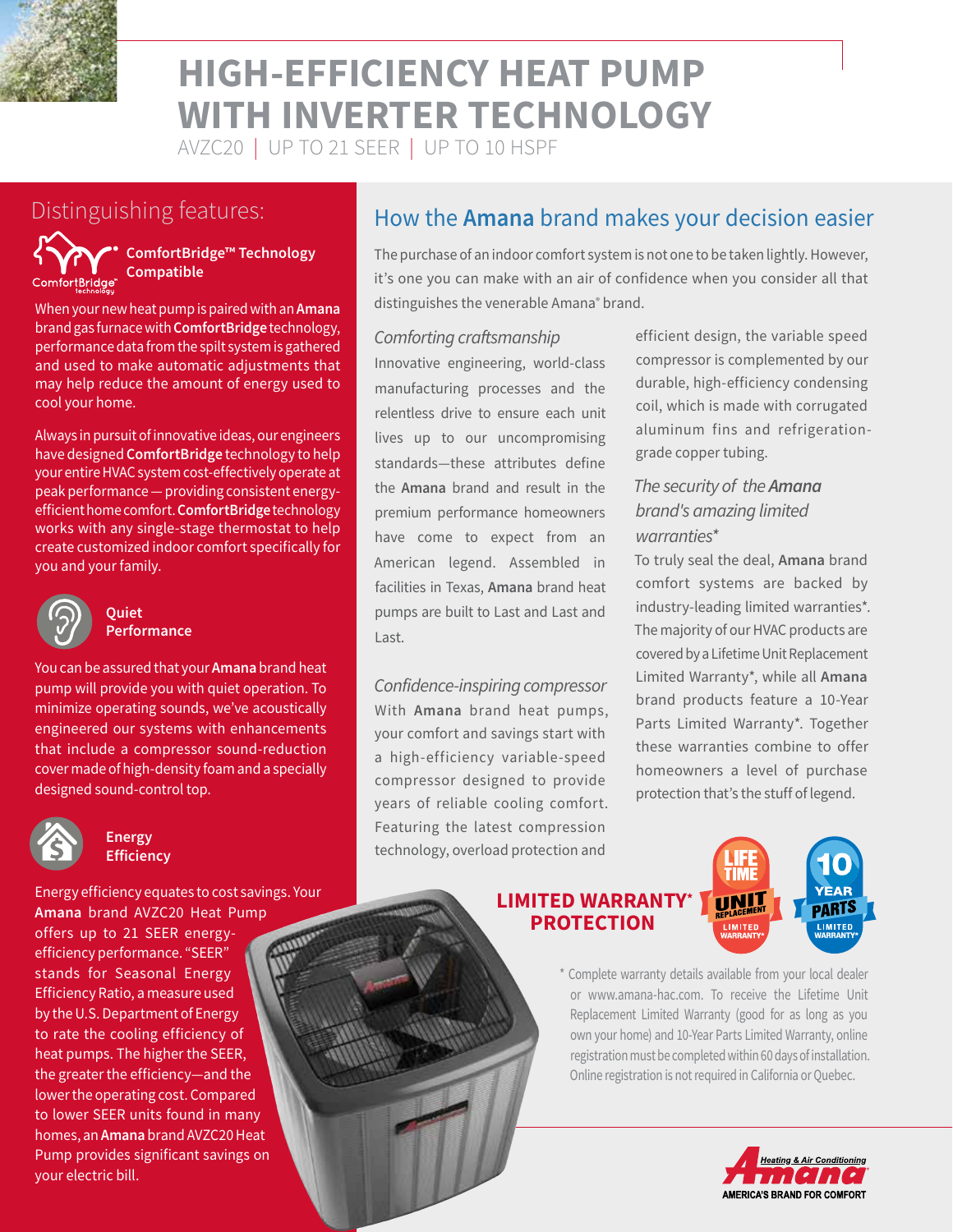

## The **Amana**brand AVZC20 High-Efficiency Heat Pump advantages:

- ComfortBridge Technology Compatible Continuously monitors system performance for customized indoor comfort.
- $\bullet$  High-Efficiency, Variable Speed Compressor Designed to provide years of reliable cooling comfort, it provides up to 21 SEER cooling performance for lower energy bills compared to lower SEER, single-stage compressors.
- $\bullet$  High-Efficiency Variable Speed ECM Condenser Fan Motor – With advanced fan design, it provides dependable, quiet airflow across the condensing coil.
- $\bullet$  Advanced Diagnostics Constantly monitor your heat pump system, reducing failures and pinpointing trouble spots for a fast fix.
- LEfficient Cooling Capacity Seven millimeter, refrigeration-grade premium copper tubing and aluminum fin condenser coil configuration deliver outstanding heat transfer properties with R-410A refrigerant.
- $\bullet$  Quiet Operation Acoustically engineered, highdensity sound control blanket helps to reduce noise levels compared to units without sound blankets for years of quiet comfort.
- **Z** Heavy-Gauge Galvanized Steel Enclosure with Sound-Control Top – With advanced fan design, it provides dependable, quiet airflow across the condensing coil.

#### **EXTENDED SERVICE PLANS AVAILABLE**

For even greater peace-of-mind, ask your dealer or visit our website at www.amana-hac.com for more details about Asure℠, an affordable Parts and Labor Extended Service Plan for your entire Amana brand HVAC system.

# **The difference is our inverter technology**

**Amana** brand's legacy of energy efficient comfort systems continues with variable-speed Inverter technology compressors. Simply stated, an inverter technology compressor functions much like a dimmer switch to a light bulb. With an inverter technology compressor, the speed levels are adjusted automatically to optimize the amount of energy required to maintain the temperature you have selected on the thermostat. When more power is needed the inverter technology increases the compressor's speed. As the desired temperature is achieved, the Inverter technology adjusts the speed to deliver the right amount of energy required to maintain your indoor comfort. The result is lower utility bills compared to single speed compressors and more constant indoor comfort because the compressor is not operating at full capacity all of the time.



Products that are recognized as the Most Efficient of **ENERGY STAR**® in 2018 prevent greenhouse gas emissions by meeting rigorous energy efficiency performance levels set by the U.S. Environmental Protection Agency.

Proper sizing and installation of equipment is critical to achieve optimal performance. Split system air conditioners and heat pumps must be matched with appropriate coil components to meet **ENERGY STAR** criteria. Ask your contractor for details or visit www.energystar.gov.

### A legacy of comfort The impeccable reputation of an American original

**Amana** brand heating and cooling systems are a part of the enduring legacy of one of America's most recognized and respected brands. Originating eight decades ago in Amana, Iowa, the brand is synonymous with long-lasting, premium quality products — from home appliances to heating and air conditioning equipment. Chances are, you and generations before you have enjoyed the dependable performance and longevity the **Amana** brand continues to deliver.